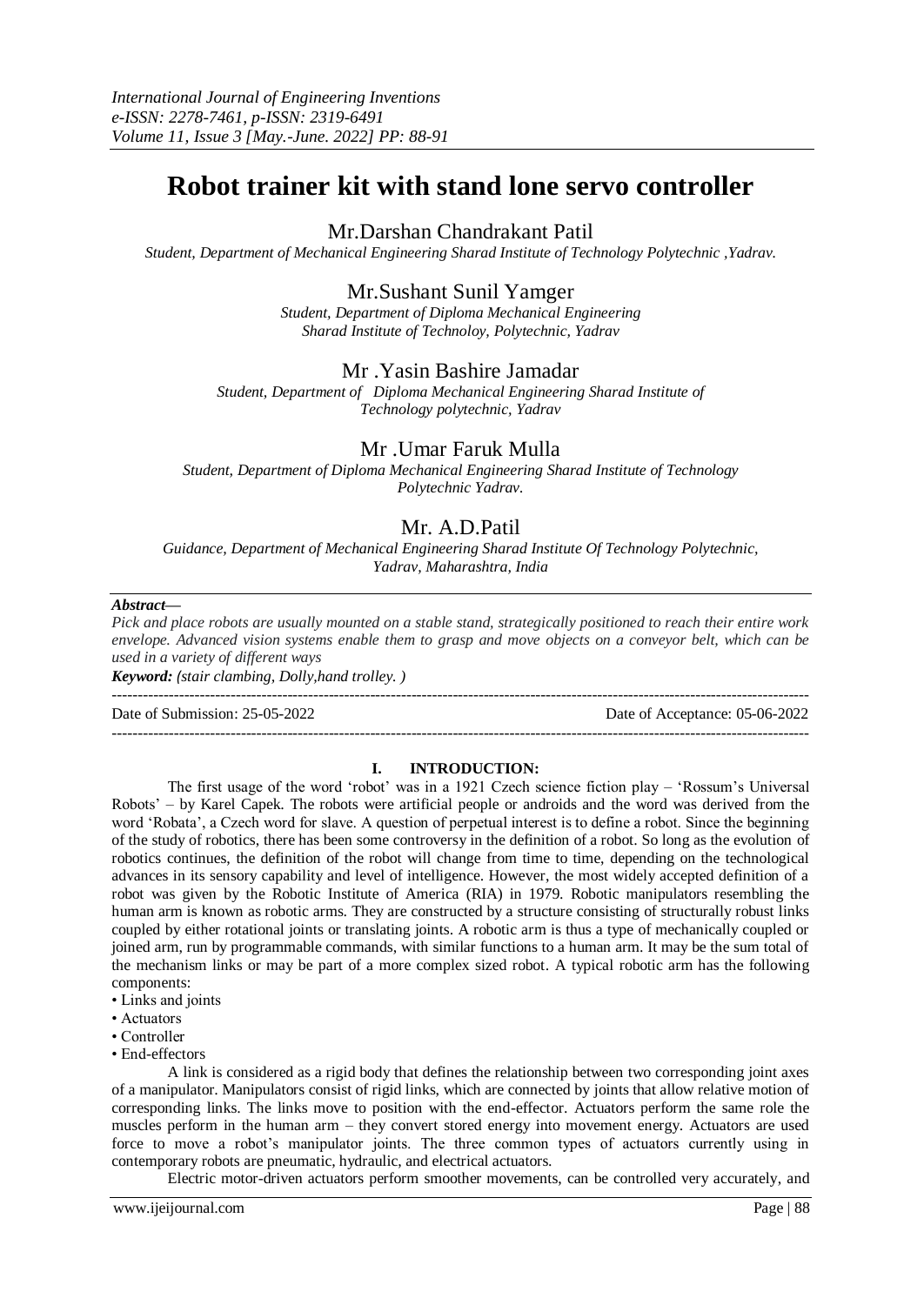are very reliable. However, these actuators cannot deliver as much power as hydraulic actuators of comparable mass. Nevertheless, for modest power actuator functions, electrical actuators are often preferred. The various types of electric motors used as actuators for robotic applications are direct current (DC) motors, stepper motors and servo motors. The controller is the main part that processes information and carries out instructions in a robot. It is the robot's 'brain' and controls the robot's movements. It is usually a computer of some type which is used to keep information about the robot and the working process and execute programs which operate the robot. It contains programs, data algorithms, logic analysis and various other processing activities which enable the robot to perform its intended function.

End-effector is a device at the end of a robotic arm, designed to interact with the open world. The exact nature of performance of this device depends on the application of the robot. Typical functions of the endeffector consist grasping, pushing and pulling, twisting, using tools, performing insertions, welding and various types of assembly activities. Thus, the major types of robot end-effectors are:

Grippers: Grippers are the most commonly used type of end-effectors. They can use different gripping methods (such as vacuum or use of fingers).

Material removal tools: These include cutting, drilling and deburring tools installed as robot tools.

Welding torches: Welding is a widely using operation in robotic application. Welding torches have become very efficient end-effectors that can be controlled in a sophisticated way for optimized welding.

Tool changers: Tool changers are used when many different end effectors need to be used in sequence by one robot. They are used to standardize the interface between the robot flange and the base of the tool. They can be manual or automatic

### **II. LITERATUREREVIEW:**

1) John Iovine [1], in this book various aspects of designing a Robot is described. It deals with different types of Arm design, controlling techniques, vehicle design etc. ER. Rajput, in this book the operation and control of robots is discussed. Arduino cookbook, in this book details and methods of interfacing hardware components such as DC motor, Servo motor and RF Transmitter and Receiver is been discussed.3

The other references listed in the references section discusses similar concepts in its various fields such as color identification and segregation robot, robot for surveillance, pick and place robot controlled using android etc. in vehicles and different materials used for making rocker arm are studied in this project. Reasons for Failure of rocker arm are also discussed in this project.

### **III. METHODOLOGIES:**

This work covers material selection, design, programming and fabrication of a basic robotic arm system. It also covers the implementation of the kinematics of the arm but does not consider the details of the derivation of the kinematic



• select a suitable material for the fabrication of a 2-DoF robotic arm;

- Obtain suitable design parameters for the robotic arm;
- Create a 3-d model of a robotic arm based on the design parameters;
- Fabricate the robotic arm
- Calculate the torque required
- Calculate the power required.

The availability of a robotic arm that can be used for demonstrating and educational purposes in the Department of Mechanical Engineering will go a broad way in stimulating the interest of students in robotics. It will provide a tool to use for learning and experimenting with robotics. Students with a flair for programming can reprogram the robot to adapt it to different tasks. In this chapter covers the detailed design and method of construction of the robotic arm and its controller.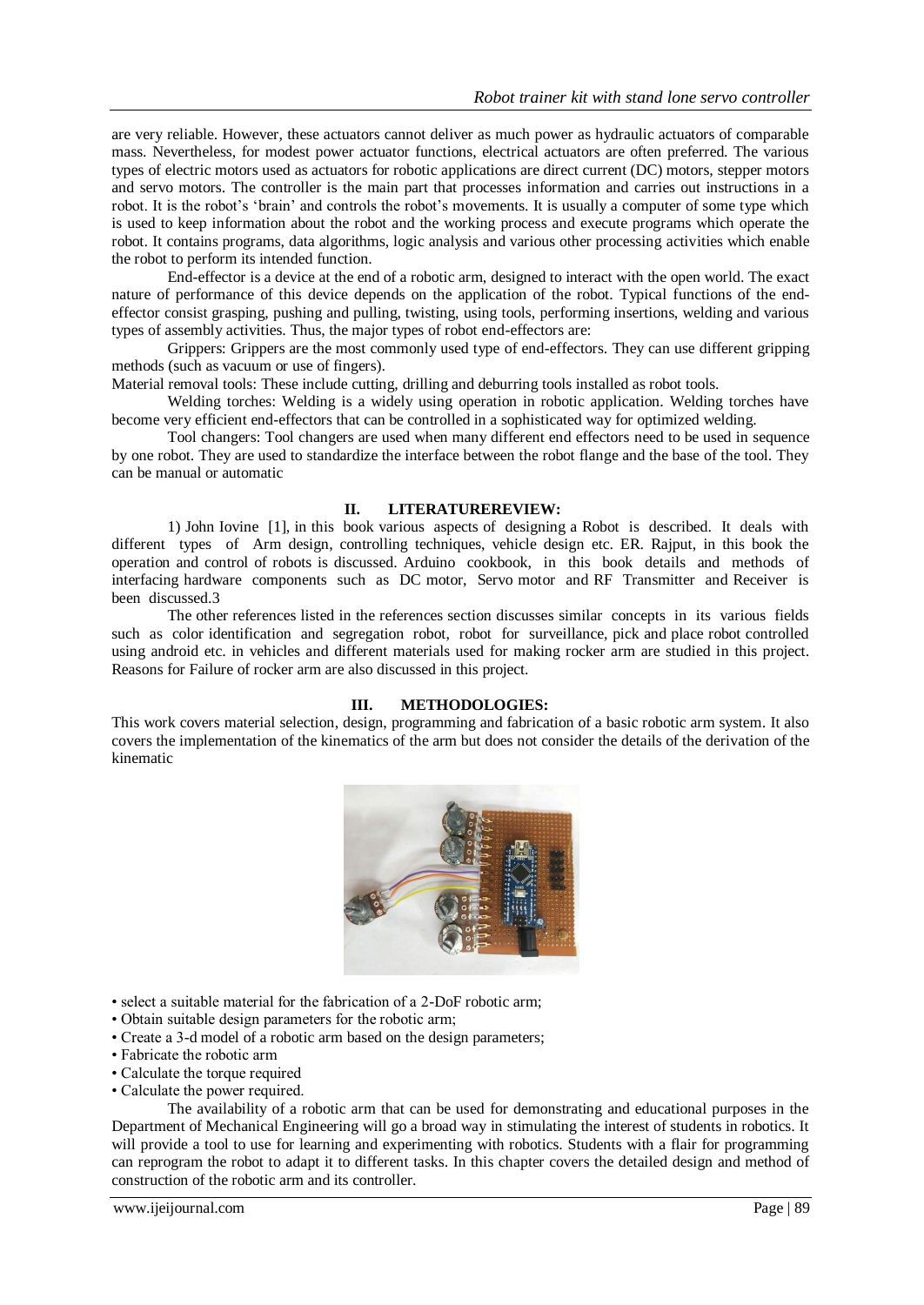

### **IV. PROBLEM IDENTIFICATION:**

The pick and place robot being implemented to ease the process of sorting, process of moving heavy materials etc. Usually the transfer process of the heavy materials is being carried out, using man power and if the transfer process is repeated for a period of time, it can cause injuries to the operator. By using the particular robot the operator, will no longer have to bent and lift up heavy loads thus preventing injuries and increasing the efficiency of the work. Operator will make mistakes whether small or big in a while. In the industrial world, the industry cannot afford to take any kind of mistakes. As every mistake is costly whether interns of time, money and material.



### **V. PROPOSED WORK**

It is proposed to carry out "Pick and place robotic arm" For this dissertation work, the proposed work is divided into the following phases.

### **Phase I:-**

We will study/understand about the various machining process of the the rocker arm.

### **Phase II:-**

To study about the process deviations observed.

#### **Phase III:-**

We will take the actions against observed problems during the machining the rocker alever.

### **Phase IV:-**

We will calculate all required parts with respect to this machine i.e Fixture selection, design of fixture, machining operations, inspection methods etc..

### **Phase V:-**

We will make our corrective actions against the problems.

#### **Phase VI:-**

We will monitoring the results of our actions and regularize it.